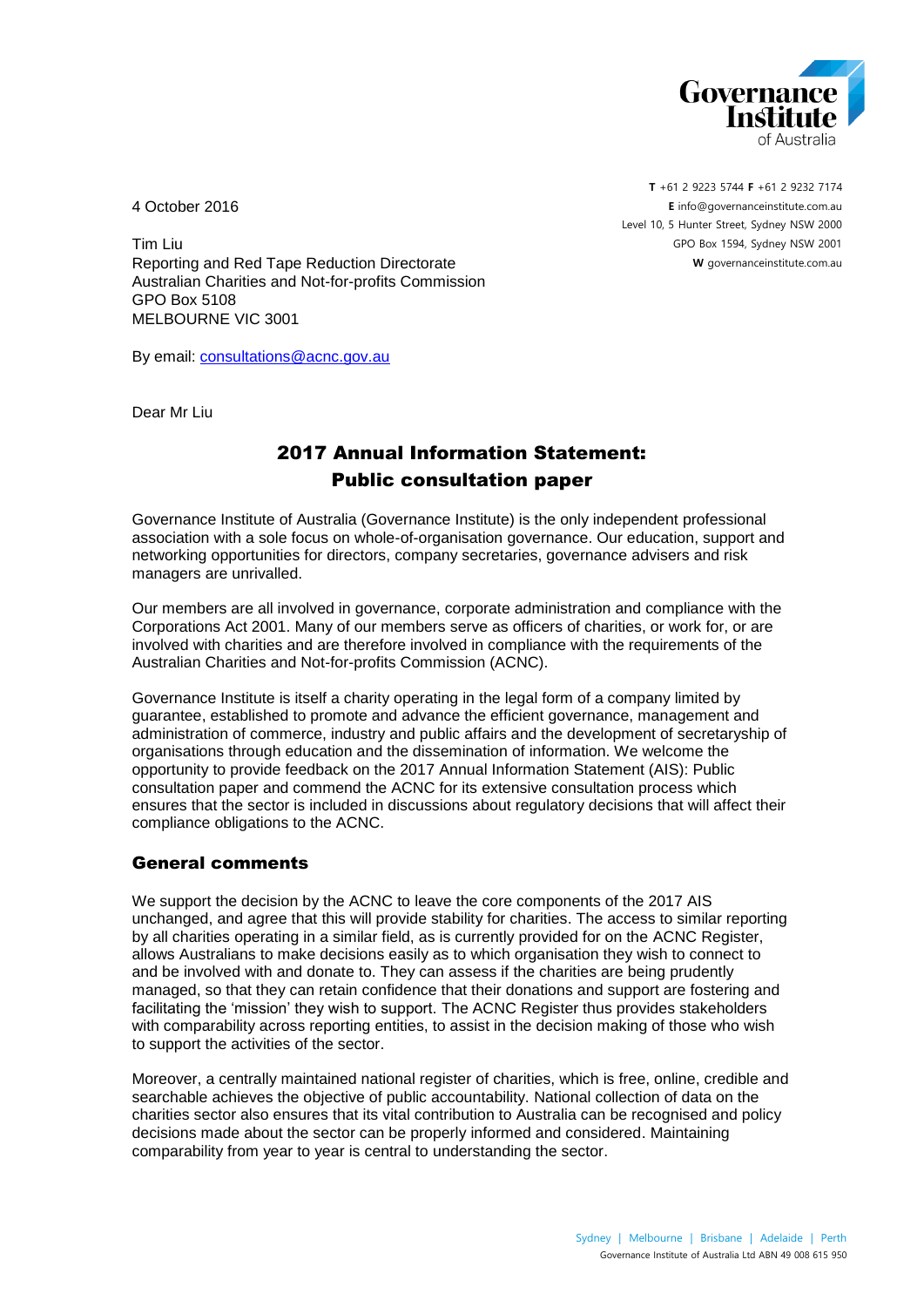Notwithstanding the need to leave the core components of the 2017 AIS unchanged, we recognise the need to amend the AIS in response to uncertainty experienced by charities as to the intent of any particular question, which can lead to inaccurate responses, or to assist the ACNC in targeting compliance activities. We therefore support in principle further changes to the AIS 2017 that assist on these fronts.

Our more detailed comments on the proposed changes are set out in the following pages.

Kind regards

 $\frac{7}{2}$  $\frac{1}{6x}$ 

Judith Fox National Director, Policy & Advocacy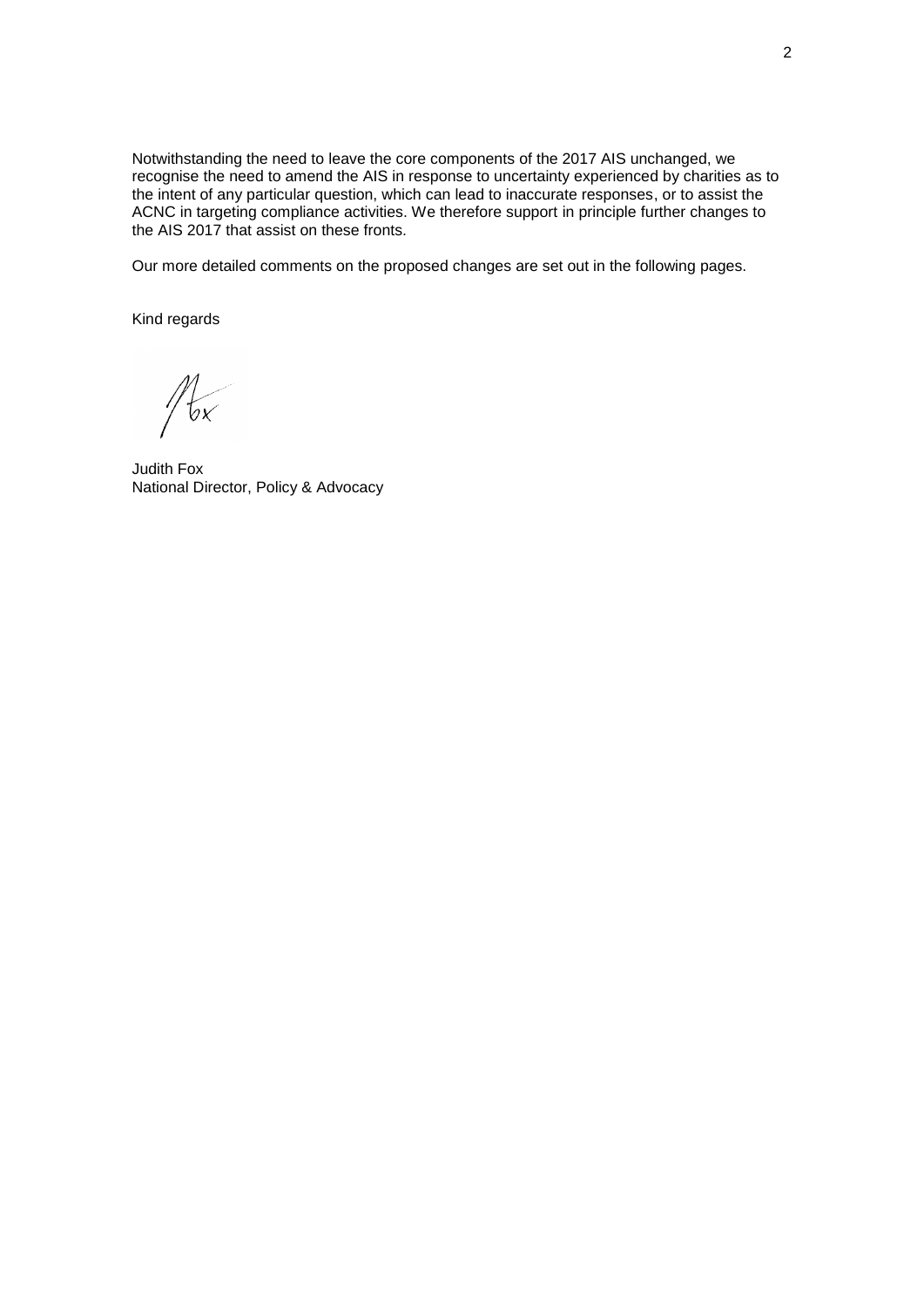# Detailed comments

# **1 Should the ACNC collect information on full-time-equivalent (FTE) staff instead of headcount figures?**

Governance Institute notes that even large, resourced organisations struggle with the FTE concept, and can find it challenging to calculate FTE staff. We are of the view that the majority of charities will struggle with calculating their FTE staff, even if guidance is provided by the ACNC.

While we accept that the current questions can result in double counting in some instances, and that the ACNC is of the view that this information is required to allow it to conduct targeted compliance activities, we are concerned that FTE is a much harder figure for charities to calculate than headcount. **Governance Institute therefore recommend**s that any guidance include:

- advice that charities aim for a reasonable estimate, that is, they will not be penalised for minor errors provided it is an honest estimate
- information on the type of calculation they can use, for example, use the ABS standard of 35 hours per week constitutes FTE
- worked examples, so that charities can assess how best to calculate the figures.

Moreover, we are of the view that this guidance needs to be embedded in the AIS, and not contained in a separate document which may, or may not be accessed by charities. Given that the AIS is an online form, it could contain pop-up boxes providing this guidance, so that charities can access it readily if they require it, but it does not expand the form itself.

We are also concerned that the collection of FTE staff will replace the current information on headcount that the ACNC collects. Governance Institute is of the view that the information on the total number of paid employees who work for a charity, whether they be full-time, part-time or casual, is of significant value. By collecting information on FTE staff alone, and no longer collecting information on part-time and casual employees, Australia loses this valuable information, which assists in highlighting the important work of charities in Australia, and driving better policy and decision-making for the sector. For example, this organisation consistently refers to the fact that the sector employs one million Australians when advocating for a fit-forpurpose regulatory regime for the sector, as it is a figure that we know has political impact.

Governance Institute is keenly aware of the challenges for the ACNC in managing the tension between the first object in its Act to maintain, protect and enhance public trust and confidence in the sector through increased accountability and transparency and the third object, which is to reduce unnecessary regulation for the charity sector. We realise that it would be adding to the regulatory burden to request both FTE staff numbers and headcount. Nonetheless, we are of the view that the importance of headcount is such that collecting this information as well as FTE staff numbers can be justified, should the ACNC decide to proceed with a question on FTE staff. While we are still in the process of fully understanding the sector, we should not lose this data.

#### **Governance Institute recommends** that:

- it is preferable to collect data on the number of paid employees, including full-time, parttime and casual employees than the number of FTE staff, but
- both data should be collected if the ACNC remains of the view, following public consultation, that it is important to collect the number of FTE staff in order to understand the number of hours worked by staff and to assist the ACNC to conduct targeted compliance activities.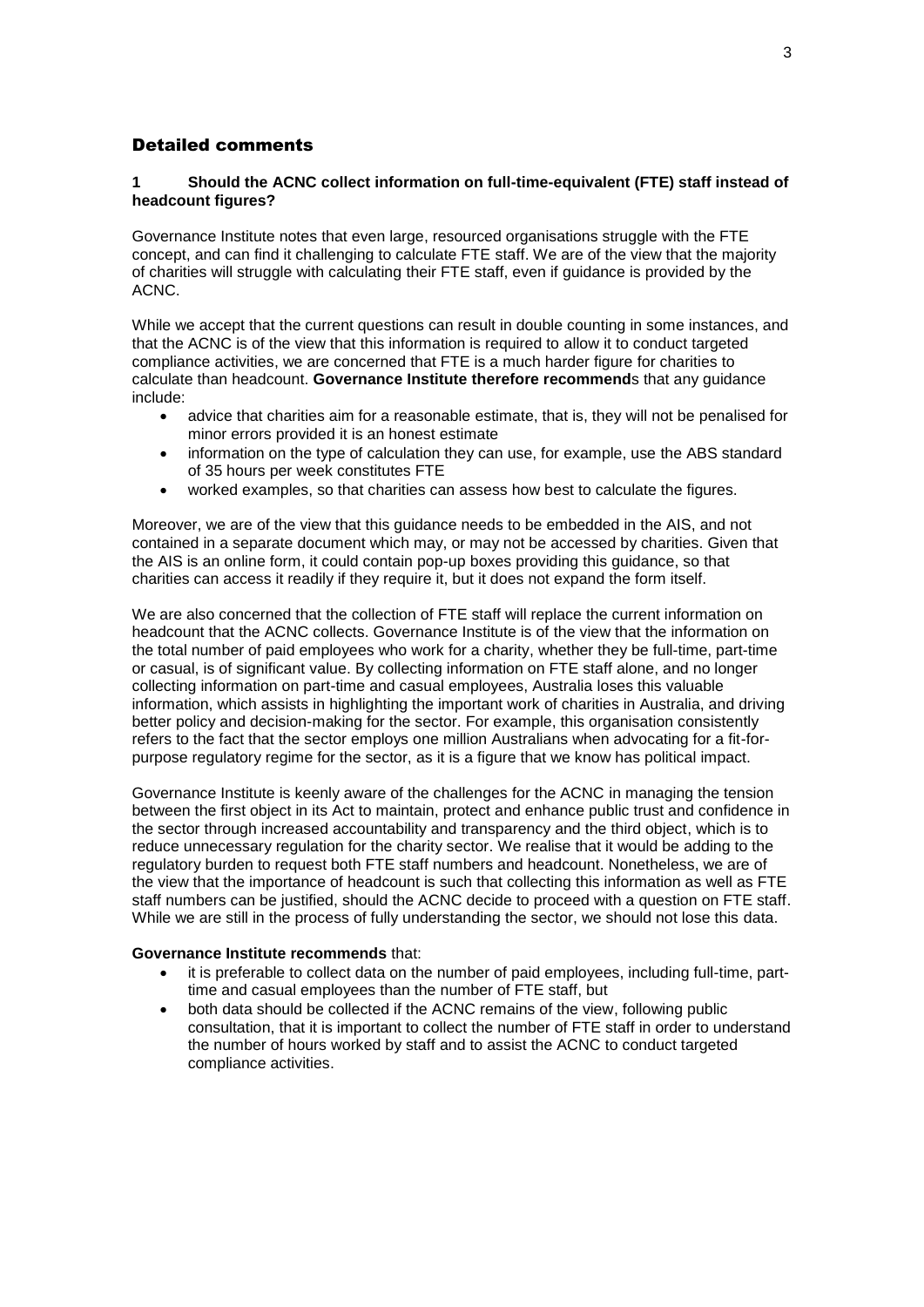**2 (a) Should the AIS be used to ensure that charities provide up-to-date details for all responsible persons?**

**(b) If yes, which option do you prefer:**

- **- updating the details of responsible persons in the AIS**
- **- preventing a charity from submitting the AIS unless they confirm that the details of the responsible persons are current and up to date**
- **- showing charities a preview of the ACNC Register before submitting the AIS, giving charities the opportunity to amend any details**.

Governance Institute strongly supports the use of the AIS to ensure that charities provide up-todate details of all responsible persons. We believe that members and stakeholders of all charities should have access to information as to who constitutes the governing body and what processes are in place to ensure the personal interests of directors do not override the interests of the organisation.

We recognise that the optimal outcome is that charities update the details in real time, thus illustrating that they understand their compliance obligations and the manner in which those compliance obligations enhance trust and confidence in the sector. However, we are also aware that a great many charities are under-resourced and largely volunteer-staffed, which can see people of good character involved in charitable work who wish to do the right thing but may need assistance and education to understand their compliance obligations. There can also be a high turnover of people involved in assisting a charity on a voluntary basis, and therefore organisational memory concerning compliance obligations can founder.

The AIS acts as a touchpoint for charities in relation to their compliance obligations. As such, it is an excellent opportunity to educate charities as to the need to ensure that the details of the responsible persons are updated on the ACNC Register. For those charities where there is turnover of volunteers, and knowledge of this compliance obligation may have been lost, it provides the opportunity to learn that the updating of these details is essential.

**Governance Institute recommends** that showing charities a preview of the ACNC Register before submitting the AIS, which gives charities the opportunity to amend any details, is the preferred option. The preview acts as a trigger to update details. By seeing the ACNC Register, the person completing the AIS sees how important it is to keep the details of the Register updated, as they can see what information about the charity is being shown to those who may wish to donate, or volunteer their time, or to financial institutions to which charities may wish to turn for financial support

Our concerns with the other two options are that:

- if charities update their responsible persons in the AIS, the opportunity for charities to see the ACNC Register and how their charity is presented to the world is lost. In turn, a valuable education opportunity for the charity to understand the importance of updating responsible persons on the ACNC Register as required is lost. While this is a one-stop process, whereas the option we support is a two-step process, we believe that the educational opportunity inherent in the two-step process is likely to bring more value to the sector
- if a charity is prevented from submitting the AIS unless they confirm that their responsible person details are current and up-to-date, while it requires the charity personnel to then update the ACNC Register, it is possible that they may forget to return to submit the AIS, or believe that the fact of updating the Register causes the AIS to be automatically submitted.

**We also recommend** that the AIS should contain guidance that updating the ACNC Register as a result of a prompt at the time of submitting the AIS will not attract any penalty, even if such updating occurs outside of the timeframe set by legislation. We are of the view that the ACNC has very successfully struck a balance between providing support and guidance and acting decisively where necessary to address non-compliance, and that further guidance and support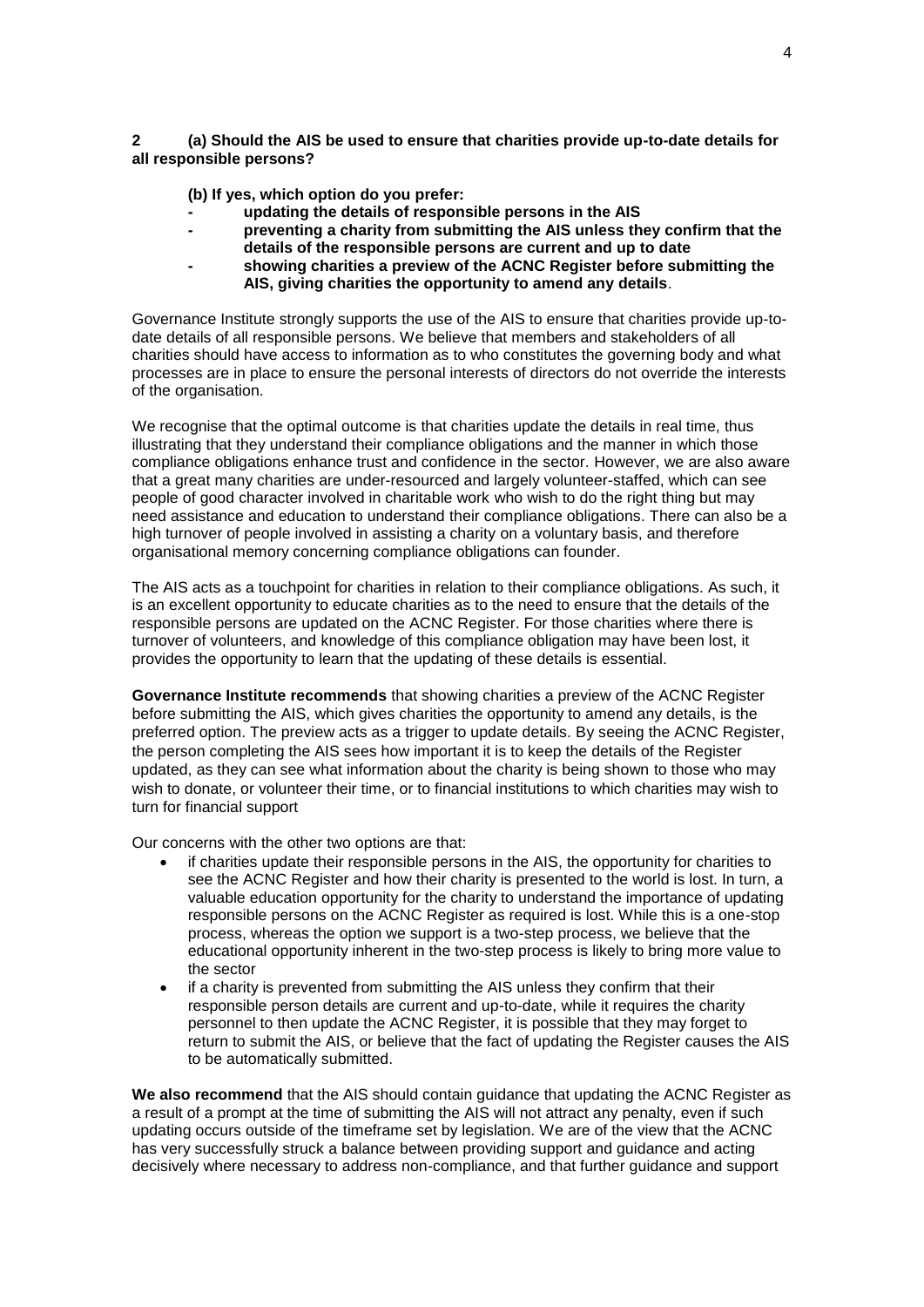as to the value of updating responsible persons is the appropriate approach, rather than any enforcement action for non-compliance at an earlier time.

## **3 (a) Should the 2017 AIS include a question (or questions) on governance standards or should charities be asked to declare that they are meeting the ACNC governance standards before submitting the AIS?**

#### **(b) If you think the ACNC should ask a question (or questions), what/how should we ask?**

Governance is the framework of rules, relationships, systems and processes within and by which authority is exercised and controlled in organisations and encompasses the mechanisms by which charities, and those in control, are held to account. Governance Institute has long supported the governance standards which provide core governance principles that apply to all registered entities across the sector, with the charity able to decide how it will comply with them, which can differ according to the size of the entity.

We are concerned that some charities view the governance standards as 'nice to have' rather than 'must have', as this reveals a fundamental misunderstanding of the role of the governance standards. The standards go to issues of accountability, transparency, stewardship and ethical decision-making, which enhance trust and confidence in the sector by providing information to all those who interact with charities.

Governance Institute therefore strongly supports charities being asked questions concerning the governance standards in the 2017 AIS. This provides an opportunity to educate the sector that the governance standards constitute core compliance obligations, and for charities to educate themselves further as to why this is so and why disclosure of governance arrangements is important to stakeholders and central to trust in the sector.

We do not support the AIS asking a general question, as we agree with the analysis provided in the consultation paper that 'If the 2017 AIS asks a general question on governance standards, charities may still state that they have met the governance standards even if they have not.

Governance Institute supports targeted questions, but not in the form of a shopping list of different governance arrangements, such as whether a charity has been accredited with any funding bodies or if it has a policy for handling complaints.

**Governance Institute recommends** that the AIS ask a charity whether it can *demonstrate* to the ACNC that it:

- is not-for-profit and works towards its charitable purpose
- has taken reasonable steps to be accountable to its members, if it has members, and provide them with adequate opportunity to raise concerns about how the charity is governed
- has internal processes in place to ensure compliance with the law
- has taken reasonable steps to:
	- $\circ$  be satisfied that its responsible persons (such as board or committee members or trustees) are not disqualified from managing a corporation under the Corporations Act 2001 (Cth) or disqualified from being a responsible person of a registered charity by the ACNC Commissioner, and
	- o remove any responsible person who does not meet these requirements
- has taken reasonable steps to make sure that responsible persons are subject to, understand and carry out the duties set out in the standard.

The response to each of these questions can be a Yes/No response.

Governance Institute is of the view that these questions provide the opportunity for a charity to reflect on whether it can demonstrate to the regulator that it complies with the governance standards. The questions are not asking the charity whether it meets the standards, but whether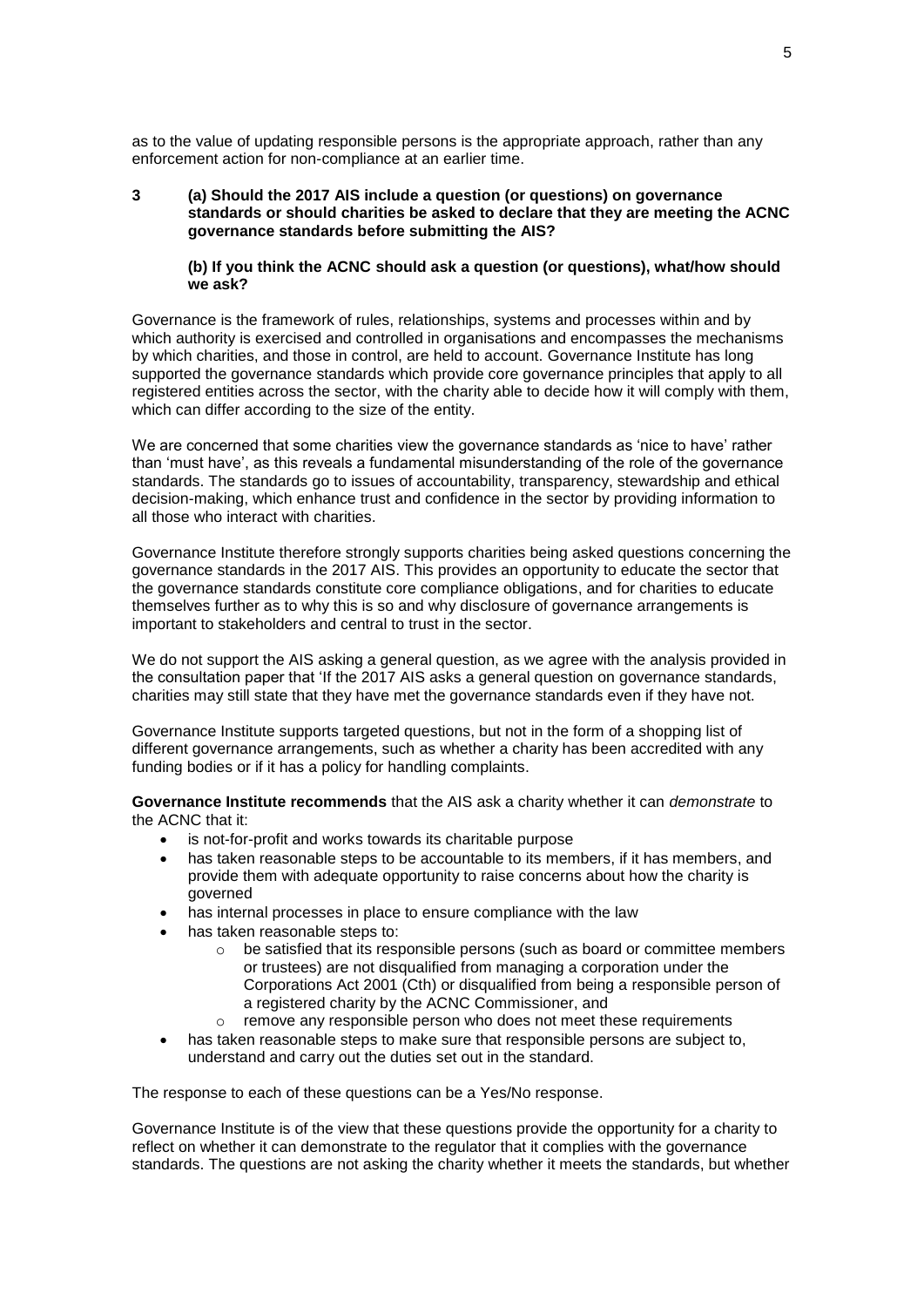it can *demonstrate* that it does, which demands a deeper reflection on the part of the organisation and its governing body. Governance Institute is of the view that this can only assist the sector in furthering its understanding of the importance of the standards, as the charity must consider whether it could provide evidence to the regulator as to how it meets the governance standards.

We recognise that charities could be fearful of providing a 'no' response. **Governance Institute recommends** that the targeted questions be accompanied by quidance noting that:

- the ACNC will strike a balance between providing support and guidance and acting decisively where necessary to address non-compliance, but will generally take the view in the first instance that further support and guidance could be required if the charity cannot demonstrate that a governance standard has not been met
- links have been provided to educational material and sources to assist the charity to improve its understanding of governance if so required.

**Governance Institute also recommends** that charities be encouraged to provide a governance statement, which could be included in a drop-down text box on the AIS, demonstrating how they meet the governance standards. The guidance from the ACNC could note that such a governance statement can:

- showcase the charity's good governance to donors, funders, volunteers and other stakeholders, and
- influence funding and donation decisions positively.

The governance statement would not be mandatory.

We recognise that some charities already include a governance statement in their financial report, and these charities should be encouraged to cross-refer to that statement rather than having to repeat it in the AIS. For those charities that have not included a governance statement in their financial report, it is an opportunity to embark on learning about the benefit that disclosing governance practice can bring, and/or the value that embarking on improving governance arrangements can bring.

We believe that until charities disclose their governance practices and frameworks, many are unlikely to consider their governance arrangements, and that the belief in the sector that compliance with the governance standards is a 'nice to have' rather than a 'must have' is evidence of this. The act of disclosure focuses the organisation on governance arrangements. We point to the success of the ASX Corporate Governance Council's *Corporate Governance Principles and Recommendations* in this regard. The Principles and Recommendations have played a vital role in improving corporate governance in Australian listed companies since the release of the first edition in 2003. Their history is one of practical statements on governance which have brought meaningful change to governance practice and behaviour. The disclosures have also been insightful in ascertaining how seriously the governing body views governance matters.

**We also recommend** that guidance on a governance statement issued by the ACNC would clarify that the governance statement would be tailored as appropriate to the size and resources of the organisation. That is, any governance statement needs to be able to be completed by mums and dads sitting around the kitchen table, with a limited knowledge of accounting and legal principles, but who take responsibility for the charity. These matters are as relevant to a small single-purpose charity as they are to a large charity such as the Red Cross.

The guidance could note that it means identifying information that demonstrates how the charity meets the governance standards and provide some examples. Such a governance statement might constitute only one page for a small charity, while a larger charity might cross-refer to the annual report or provide a more detailed governance statement if the annual report does not include one.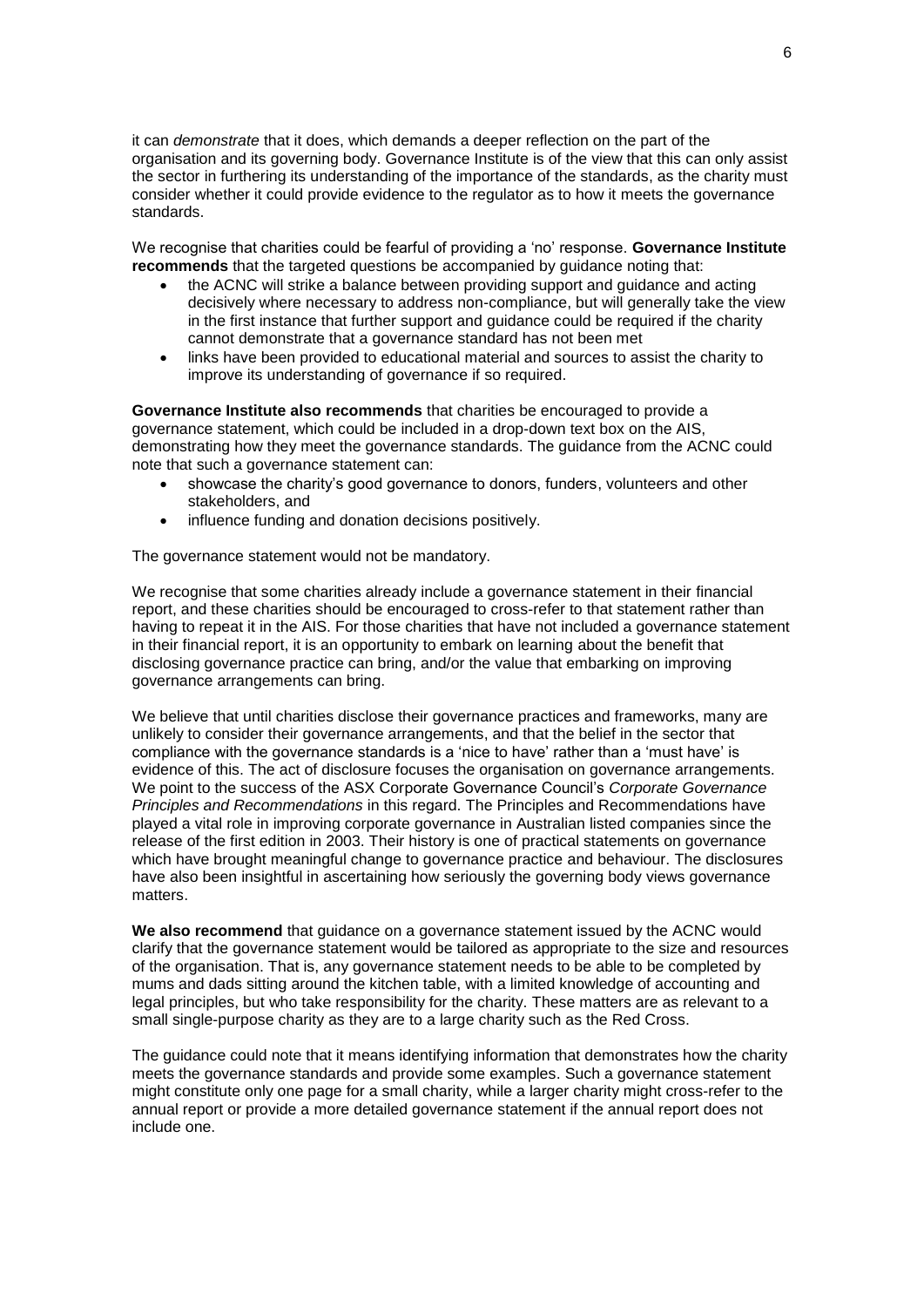# **4 Should charities have the option to upload their Annual Reports in the AIS?**

**Governance Institute strongly recommends** that charities have the option to upload their annual report in the AIS, and commends the ACNC for suggesting this. We also support the proposal that uploading the annual report be optional rather than mandatory.

Allowing stakeholders to access the annual report on the ACNC Register makes it easier for stakeholders to be informed about the charities with which they interact, as the Register becomes a 'one-stop shop'. It also provides for ease of access to the governance statement in the annual report (should one exist) as recommended above. Providing stakeholders with easy access to information on a charity's activities and achievements for the year assists stakeholder interaction with the charity and increases trust and confidence in the sector.

## **5 Should the ACNC seek a further breakdown of the areas in which charities operate?**

Governance Institute does not support the ACNC collecting a further breakdown of the areas in which charities operate by suburb or postcode.

We are of the view that charities would struggle to respond to this question. The first challenge would be identifying what is meant by 'operate'. Does this mean head office? Or all activities conducted by the charity? Or where funds are raised? Or where funds are applied?

The time that it would take for many charities to search for the postcodes of all areas where they conduct activities would be more than is currently required for completing the AIS. We believe this question would significantly add to the compliance burden of charities.

Charities could be encouraged to provide indicative information about the spread of location of their activities in their annual report.

**Governance Institute recommends** that the question on operating location remain the same as in the 2016 AIS.

#### **6 Should the ACNC amend the question on beneficiaries so that its format is the same as the question on activities?**

Governance Institute supports aligning the question on beneficiaries with the question on activities. We recognise that the ACNC has found that analysis of 2014 AIS data from responses to this question has been found to be of limited value and that the ACNC is seeking to collect more accurate data.

While we also recognise that alignment of the questions on activities and beneficiaries is likely to make it easier for charities to provide accurate data, we are of the view that without further guidance, the change may not achieve the outcome intended.

**Governance Institute recommends** that the ACNC provide guidance on what is being sought, with some examples to assist charities to complete their responses accurately. For example, the ACNC could note that some of this information is likely to be inherent in the constitution of the charity, as it will be linked to their purpose. The ACNC could also provide advice that it assists the ACNC to understand if the charity is fulfilling its purpose. This could in turn provide an opportunity for charities to assess whether there has been any 'mission drift'.